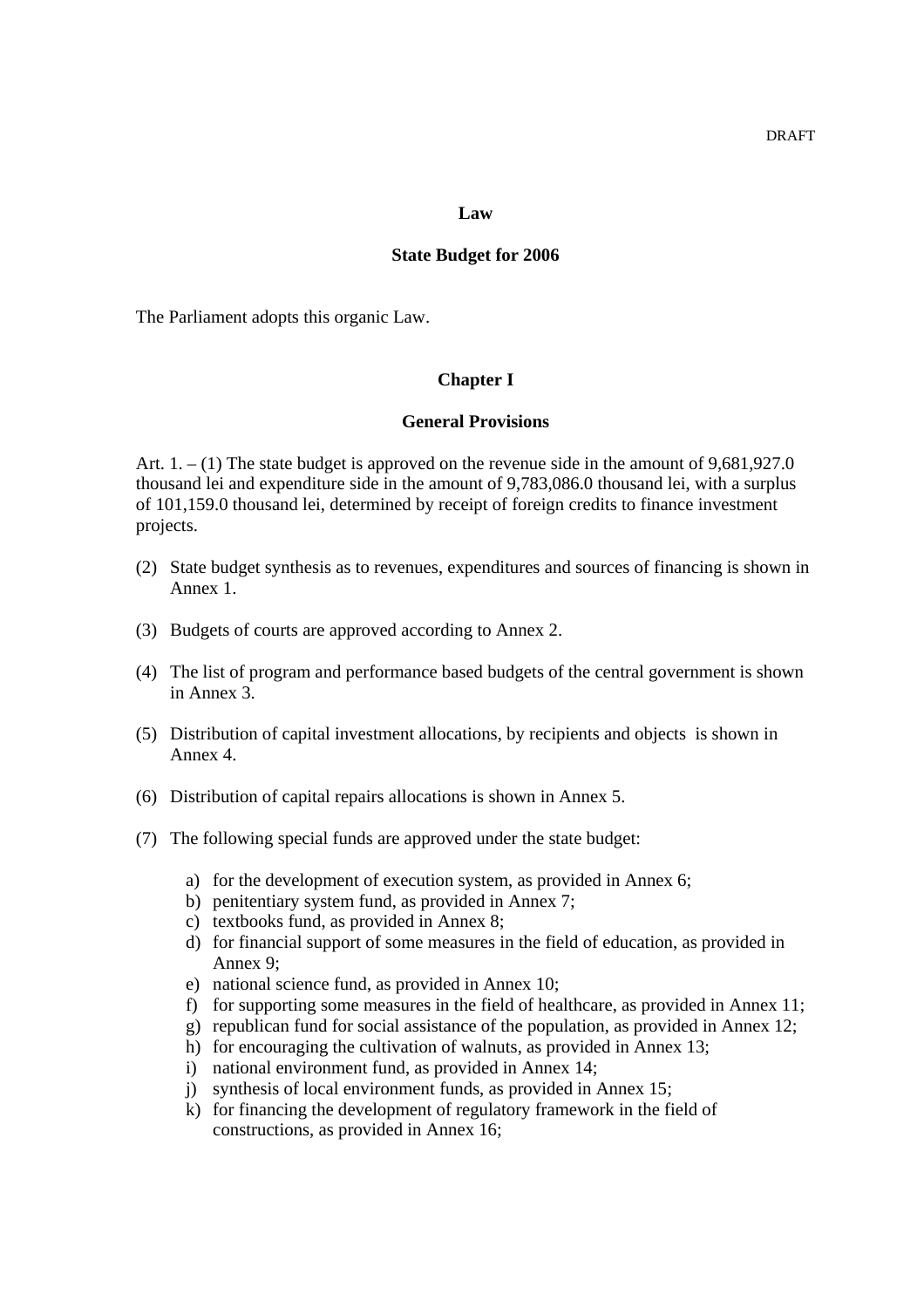- l) national energy conservation fund, as provided in Annex 17;
- m) for the implementation of the comprehensive Program on exploitation of new lands and enhancement of soil fertility, as provided in Annex 18;
- n) export support fund, as provided in Annex 19;
- o) tourism development and promotion fund, as provided in Annex 20.

# **Chapter II**

## **Specific Regulations Related to Revenues and Expenditures**

Art.  $2 - (1)$  Private tax is a single payment levied in case of purchase of public property in the privatization process, including shares, regardless of the means used for this purpose.

- (2) Subjects of private tax are physical and legal persons of the Republic of Moldova, as well as foreign physical and legal persons that have the right to purchase public property with convertible currency.
- (3) Objects of private tax are public properties, including shares.
- (4) Private tax shall be levied at the rate of 1 percent of the value of public property purchased in the process of privatization, including of the value of purchased shares.
- (5) Private tax shall be paid to the state budget or budget of territorial administrative unit depending on where the property belongs to, before the sale-purchase contract is signed.
- (6) No private tax shall be paid if physical persons-citizens receive the public property in private ownership free of charge.
- (7) Private tax assessment report shall be presented by the taxpayer to the territorial state tax inspectorate by the last day of the month following the quarter when the public property sale-purchase contract is signed.
- (8) No reports shall be presented by physical persons-citizens.
- (9) The paid private tax shall not be reimbursed in case of termination or rescind of salepurchase contract, caused by the failure to execute or inappropriate execution of the obligations assumed by the buyer.

Art. 3. – (1) Minimum size of the public property rent/lease payment shall be established in accordance with Annex 21.

(2) With a view of covering own costs, the public institutions that are financed from the state budget shall have the right to use, in the manner established for management of special means, the financial resources obtained from property rent/lease. The revenue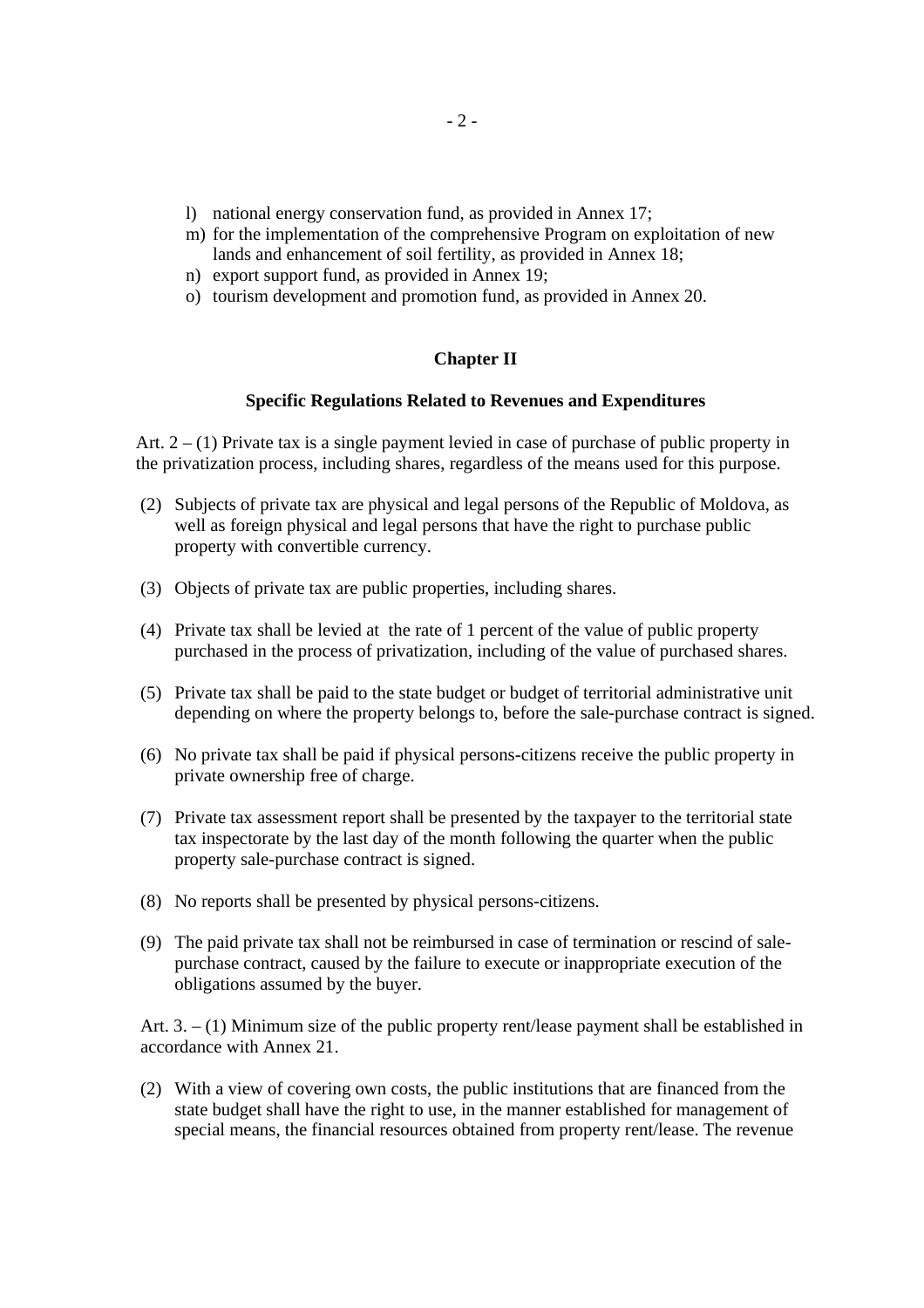surplus based on the statement of special means held by these institutions, shall be transferred to the state budget.

(3) Public institutions that are financed from the budget shall be exempt from payment of rent for premises leased from the state enterprises whose immediate founders are respective public institutions or hierarchal higher authority, as well as for premises leased from the public institutions that are financed from all-level budgets, except for the charges for public utility services.

Art. 4. – At the importers' request, the Customs Department will extend, under the terms of Art. 126 and 127<sup>1</sup> of the Customs Code of the Republic of Moldova, No. 1149-XIV of July 20, 2000, up to 90 days the deadline for payment of VAT on inputs, except for goods (products) indicated in Annex 22, on complementary materials and parts that are imported by producers and business entities specialized in providing services in agriculture, holding authorizations issued by the Ministry of Agriculture and Food Industry for providing services during the production of agricultural products.

Art.  $5. - (1)$  The road fund is approved in the amount of 170 million lei.

(2) Out of excises on gasoline and diesel fuel collected within the approved state budget revenues, 84.2 million lei shall be transferred to the road fund. Excises on gasoline and diesel fuel that are received above the amount approved in the state budget shall be transferred in whole to the road fund.

Art. 6. – The fund for subsidizing agricultural producers in the amount of 190.0 million lei is approved in the state budget, and will be used on the basis of the regulation approved by parliament.

Art. 7. – (1) Costs associated with the operation of water reservoirs of common use, water relief works, bottomland plots and inter-farm water irrigation facilities shall be financed from the state budget within 1,545.0 thousand lei.

- (2) 2.0 million lei are allocated from the state budget to ensure the safety of the dam of hydro-engineering complex Costesti-Stanca.
- (3) Costs related to payment for electricity and other energy resources shall be covered from the state budget within 7.0 million lei.

Art. 8. – The 8 million euro grant (converted in national currency) of Food Security Program of the European Commission shall be used as follows: 15,621.0 thousand lei – for purchase of equipment for the State Treasury; 3,124.2 thousand lei – for the pilot program to implement the new mechanism of payment of targeted compensations; 4,802.7 thousand lei – for alternative services to distressed children; 24,993.6 thousand lei – for purchase of small irrigation equipment and repair of irrigation systems; 3,124.2 thousand lei – for quality tests of the water from artesian wells and water springs; 31,242.0 thousand lei – for development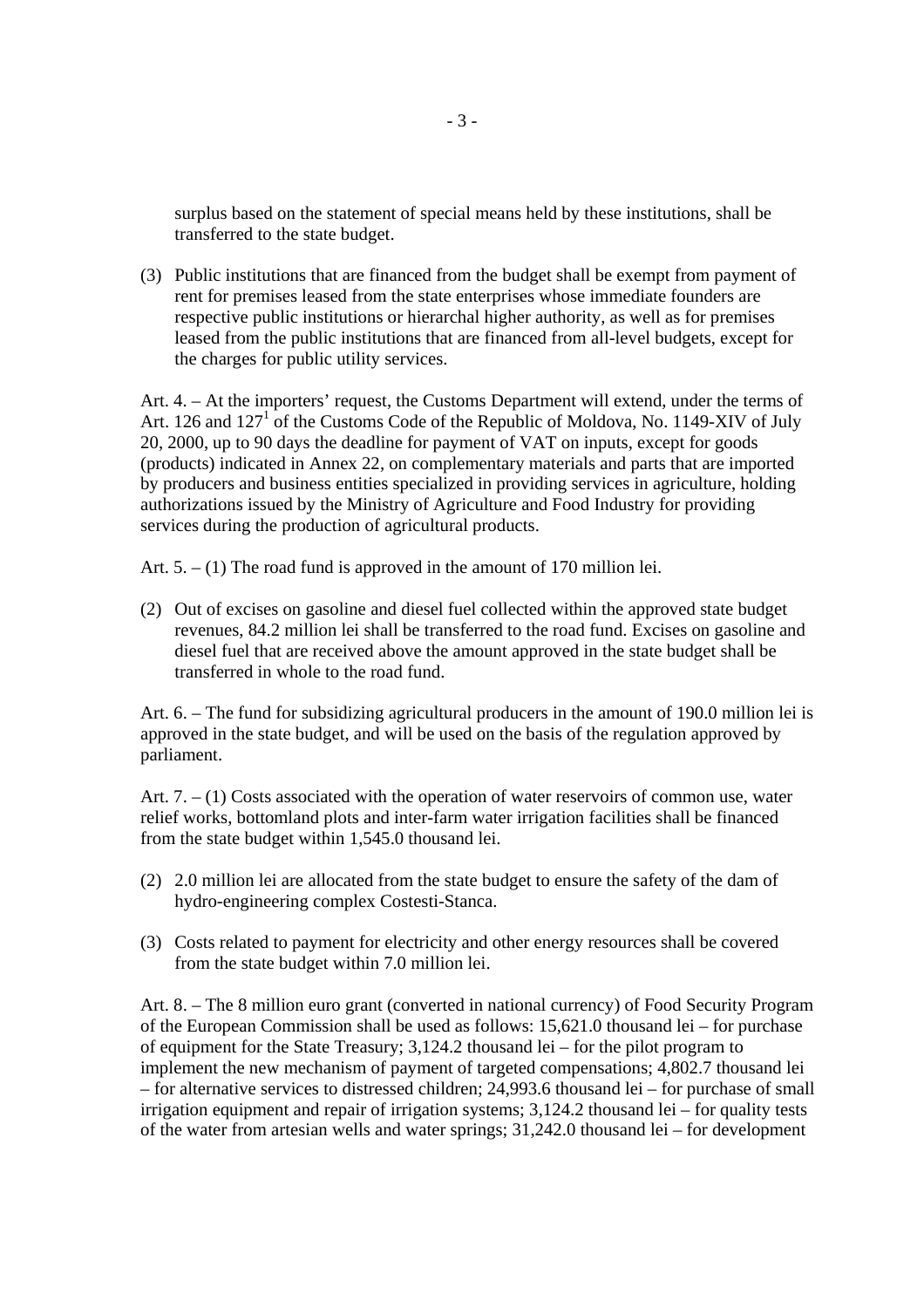and implementation of water supply and sanitation schemes in small towns and rural locations; 7,029.5 thousand lei – for artificial insemination of thoroughbred; 27,220.3 thousand lei – for animal identification and tracking system; 7,810.5 thousand lei – for vaccination and supervision of infectious diseases at animals.

Art. 9. – 4,188.0 thousand lei out of the approved funds in the state budget for the replenishment of state material reserves, will be directed to cover the cost of poles allocated from state material reserves in 2001 for the reestablishment of power supply lines that were affected as a result of natural calamities.

Art. 10 – Budget expenditures related to the compulsory health insurance of categories of persons insured under the law from the state budget, shall be established in the amount of 816 lei per person.

Art. 11. – For partial compensation of mandatory state social insurance contributions paid by the organizations and enterprises of the Society of Blinds, Society of Deaf and Society of Disabled People, the state budget establishes and approves allocations in the amount of 560 thousand lei, 446.0 thousand lei, and 252.0 thousand lei respectively.

Art. 12. – The following allocations are approved in the state budget for creation of new jobs: Society of Blinds – 920.0 thousand lei; Society of Deaf – 665.0 thousand lei; Society of Disabled People – 375.0 thousand lei.

Art. 13. – Insurance indemnifications to persons subject under the law to mandatory state social insurance shall be paid on the basis of documents prepared by specialized services of the authorities (institutions) where these persons are employed, with the endorsement from the State Insurance and Non-State Pension Fund Supervision Inspectorate under the Ministry of Finance, from the funds of respective authorities (institutions).

Art. 14. – (1) Commercial banks that have extended, until July 29, 1994, long-term preferential credits to housebuilding cooperatives founded until January 1, 1993, which have started building houses before that date; and commercial banks that have extended such credits, after July 29, 1994, to housebuilding cooperatives specified in Parliament Decision No. 209-XIII of July 29, 1994, and based on the terms of Government Decision No. 349 of June 7, 1993, as well as commercial banks that have extended credits to housebuilding cooperatives specified in Parliament Decisions No. 834-XIII of May 16, 1996; No. 1011- XIII of October 23, 1996; No. 1588-XIII of February 27, 1998; No. 1611-XIII of March 17, 1998; No. 1147-XIV of July 20, 2000; No. 905-XV of March 7, 2002, and based on the terms provided by these decisions, shall be compensated from the state budget the revenue lost due to the extension of these credits.

(2) Commercial banks shall be compensated for the revenue lost due to the extension of preferential and interest-free credits to the categories of persons that are benefiting of this right under the law, depending on the source of compensating these losses, stipulated in normative acts.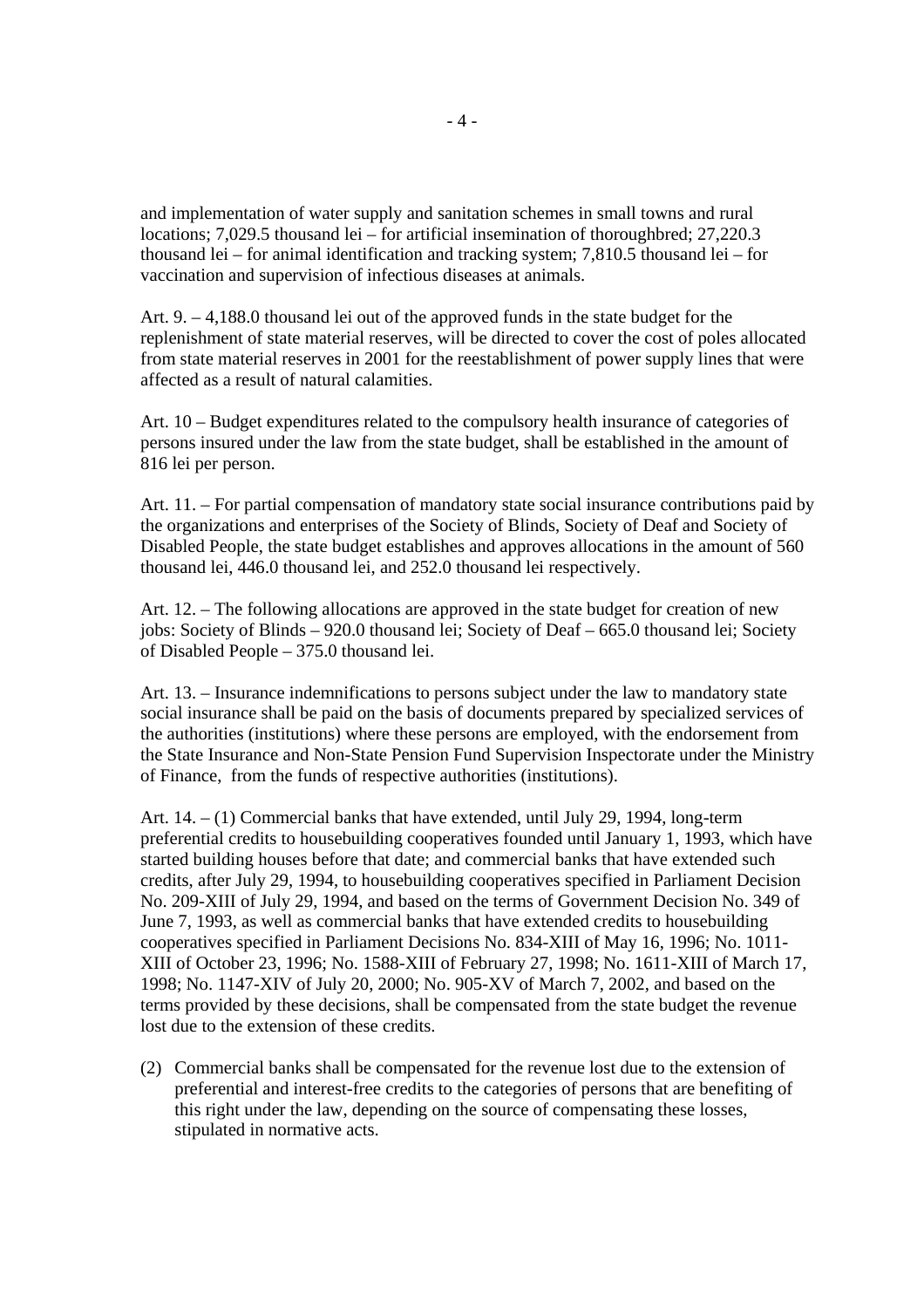- (3) Paragraphs (1) and (2) shall not apply to credits used for other than specified purpose.
- (4) Compensation of 50 percent of the bank credits extended to Housebuilding Cooperative No. 244 (Chisinau municipality) and Housebuilding Cooperative "Apartament" (Balti municipality), established solely for the construction of housing for combatants that fought for the independence and territorial integrity of the Republic of Moldova, shall be made from Chisinau and Balti municipal budgets, depending on the duly approved cost of construction as of the date of signing the documents on commissioning/accepting the mentioned objects.

Art. 15. – Tariffs for distribution of pensions, allowances, compensations and other type of aid provided in the state budget for retired military men, commander officers and forces of the bodies of internal affairs, and other categories, as well as services provided by the Savings Bank, shall be established when contracts are signed between the bank and appropriate public authority, at the rate of up to 0.8 percent of the distributed amount.

Art. 16. – (1) Tariffs on services of financial institutions (commercial banks) related to the receipt from the public of the payments to the state budget (except for payments for importexport rights) and budgets of territorial administrative units, shall be established at the rate of up to 0.8 percent of received amount.

- (2) Expenses related to the services indicated in paragraph (1) shall be covered from respective budgets.
- (3) Commission fee for receiving from physical persons of import-export rights shall be paid by customs authorities at own expense, on the basis of contract with financial institutions.

Art.  $17. - (1)$  Payable debt, as of January 1, 2006, of the public institutions that are financed from the state budget shall be settled by these institutions from and within the budget allocations approved for these institutions in 2006.

(2) Budget executors shall purchase goods, works and services, as well as make expenditures in 2006 only within allocations for respective institutions, decreased by the amount debt payable by the institution as of January 1, 2006.

Art. 18. – Taxpayers that under paragraph (5) of Art. 228 of Title V of Tax Code No. 407- XV of July 26, 2001 are not subject to (charged) penalty taxes (penalties), shall not levy penalties on public institutions that are financed from the budget for the failure to timely pay for the goods and services, in the part falling within the budget approved allocations.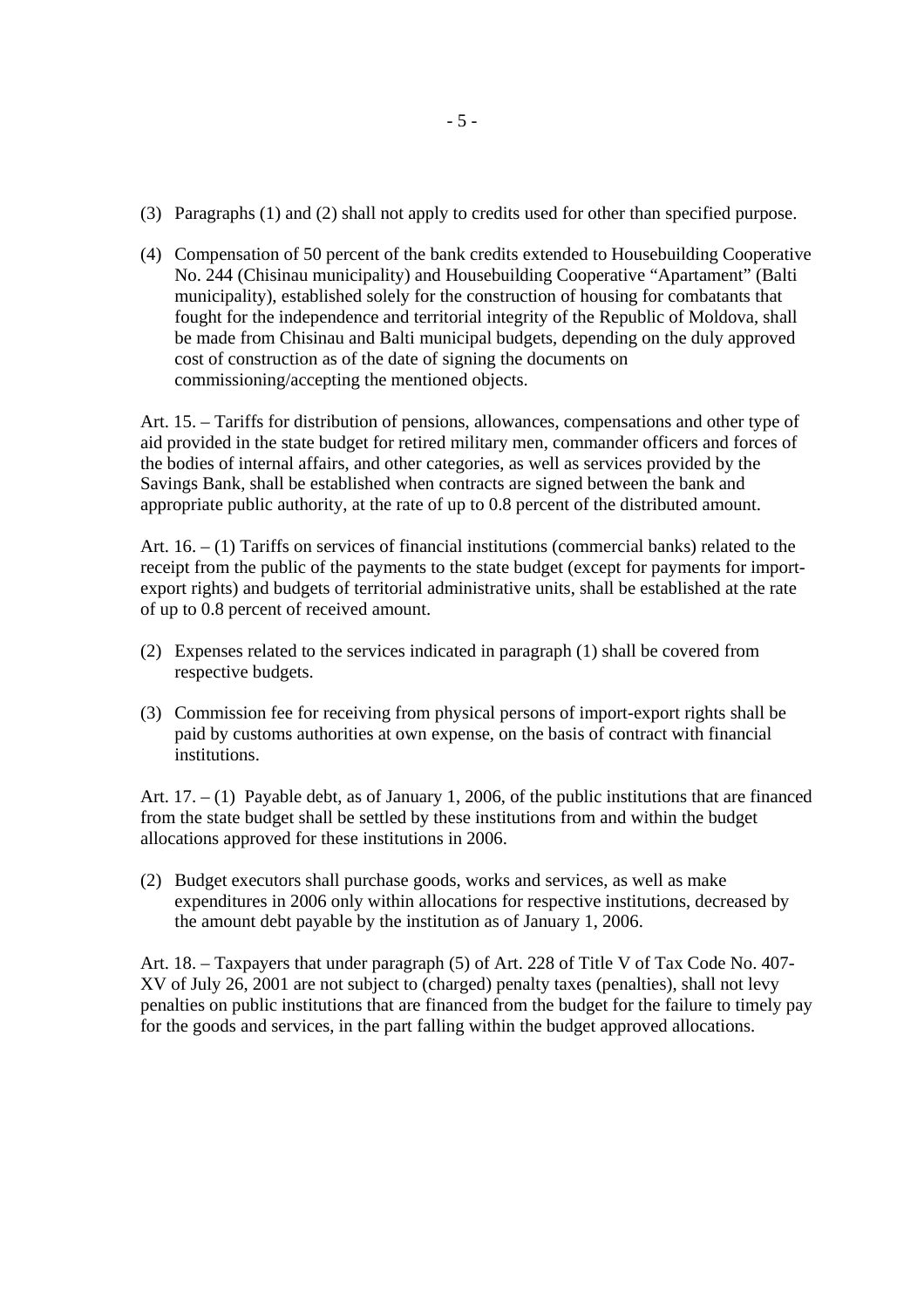## **Chapter III**

### **Public Debt and Government Loans**

Art. 19. – It is established that as of December 31, 2006, the domestic public debt shall not exceed 3,848.3 million lei, while state external debt that is administered by the government shall not exceed 729.8 million US dollars.

Art. 20. – (1) When approved and applied, the natural gas tariff shall include 4 US dollars per  $1,000 \text{ m}^3$ , for the repayment of budget expenses made to buy back the bills issued by the Government of the Republic of Moldova to "Gazprom" joint stock company from the Russian Federation.

- (2) Funds indicated in paragraph (1) and received on a cash basis, shall be transferred to the state budget every month, no later than the  $20<sup>th</sup>$  day of the monthly immediately following the accounting month.
- (3) Revenue of "Moldovagaz" joint stock company obtained as a result of the inclusion of these means in the natural gas tariff, shall be exempt from the income tax.
- (4) The Main State Tax Inspectorate within the Ministry of Finance shall oversee the fulfillment of this article.
- Art. 21. The National Bank of Moldova will:
	- a) issue loans to government, falling due in 2006, to close the temporary cash deficit in the state budget, caused by non-uniform revenue collections to the budget, taking into account the quarterly limits established in its monetary program;
	- b) extend the maturity of 400.0 million lei worth (purchase price) government securities purchased against loans contracted by the government in the previous years;
	- c) renew the loan contracts in the amount of 2,092.2 million lei extended against a guarantee of government securities, setting the maturity for 2007.

# **Chapter IV**

## **Relations between State Budget and Budgets of Territorial Administrative Units**

Art. 22. – (1) Norms of allocations from general government revenues (except for VAT and excises) to raion budgets, Chisinau and Balti municipality budgets and central budget of autonomous territorial unit of Gagauzia shall be approved as shown in Annex 23.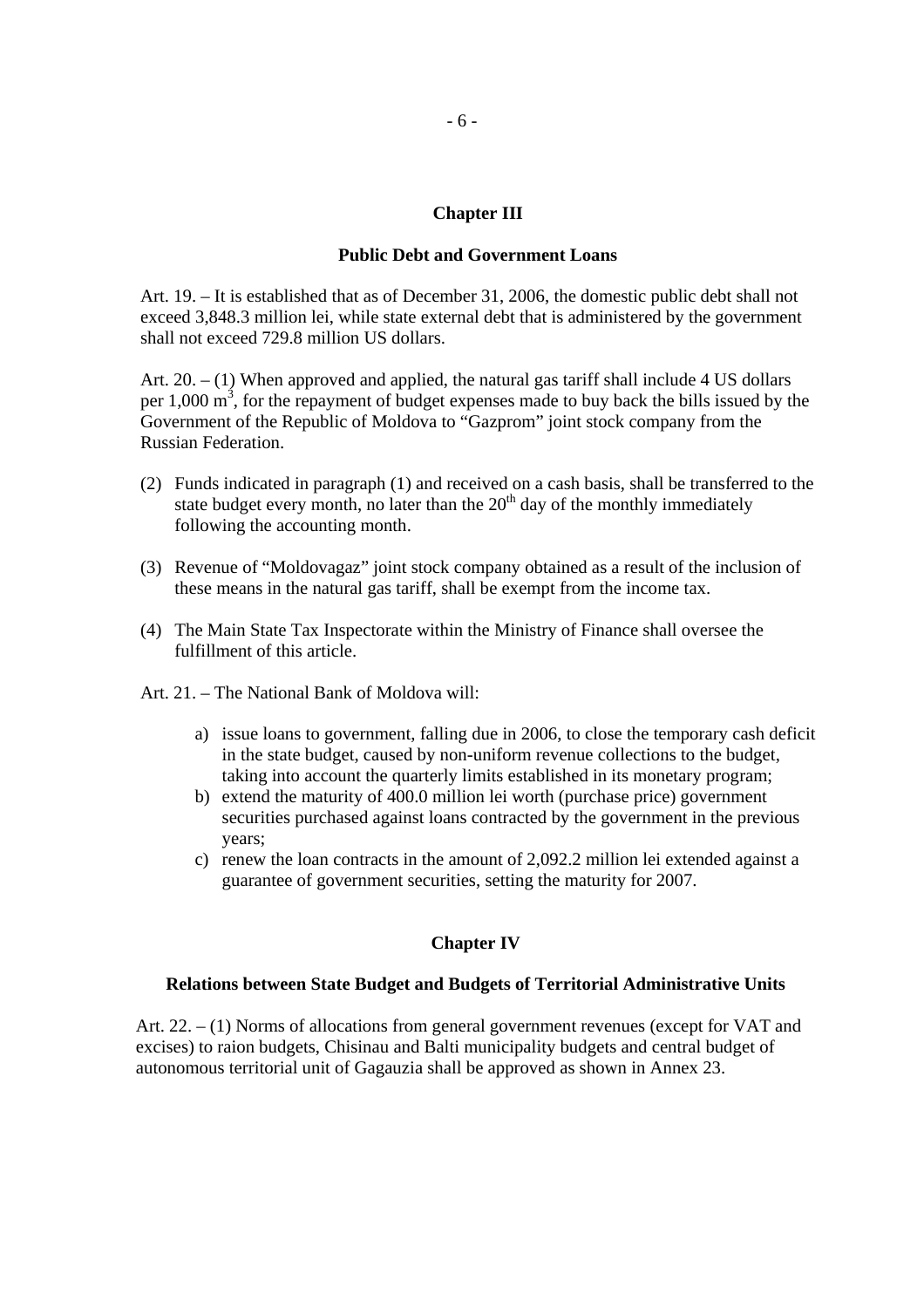- (2) VAT on goods and services supplied by businesses registered in the autonomous territorial unit of Gagauzia, as well as excises on excisable goods (products) manufactured in this unit shall be paid in full to its central budget.
- (3) Allocations from general government revenues to the budgets indicated in paragraph (1) cannot be diverted for the state budget purposes, except to settle the debt of these budgets to the state budget.

Art. 23. – According to paragraph (3) of Art. 10 of Local Public Finance Law No. 397-XV of October 16, 2003, 190.0 million lei shall be transferred from Chisinau municipality budget to state budget's fund for financial support of territories.

Art. 24. – (1) The state budget's fund for financial support of territories shall be approved in the amount of 994.0 million lei.

(2) Transfers from territories financial support fund to raion budgets and central budget of autonomous territorial unit of Gagauzia shall be established in Annex 24.

Art. 25. – (1) A fund in the amount of 5,190.0 thousand lei is approved in the state budget for compensation under the law of the difference in tariffs on electricity and natural gas used by inhabitants of some communities in Anenii Noi, Causeni and Dubasari raions.

(2) Compensation of expenses from the fund mentioned in paragraph (1) shall be made on a quarterly basis, based on the reports presented by appropriate public authorities.

Art. 26. – (1) A fund in the amount of 10.0 million lei is approved in the state budget for compensation of revenue lost by the budgets of territorial administrative units due to the execution of Art. 18 of Agricultural Enterprises Restructuring Law No. 392-XIV of May 13, 1999.

(2) Compensation from the fund mentioned in paragraph (1) shall be done by the Ministry of Finance based on the data from Main State Tax Inspectorate on settlement of current liabilities to the budget in the accounting quarter through Ministry of Finance treasury bills.

# **Chapter V**

### **Final and Transitional Provisions**

Art. 27. – At the justified requests from primary budget executors and with the Ministry of Finance consent, it is allowed to make expenses, above the limits provided in the state budget, from additionally accumulated revenue of approved special means and funds, received external project loans and grants, as well as cash balances on special means and funds' accounts and respective projects' accounts at the beginning of 2006.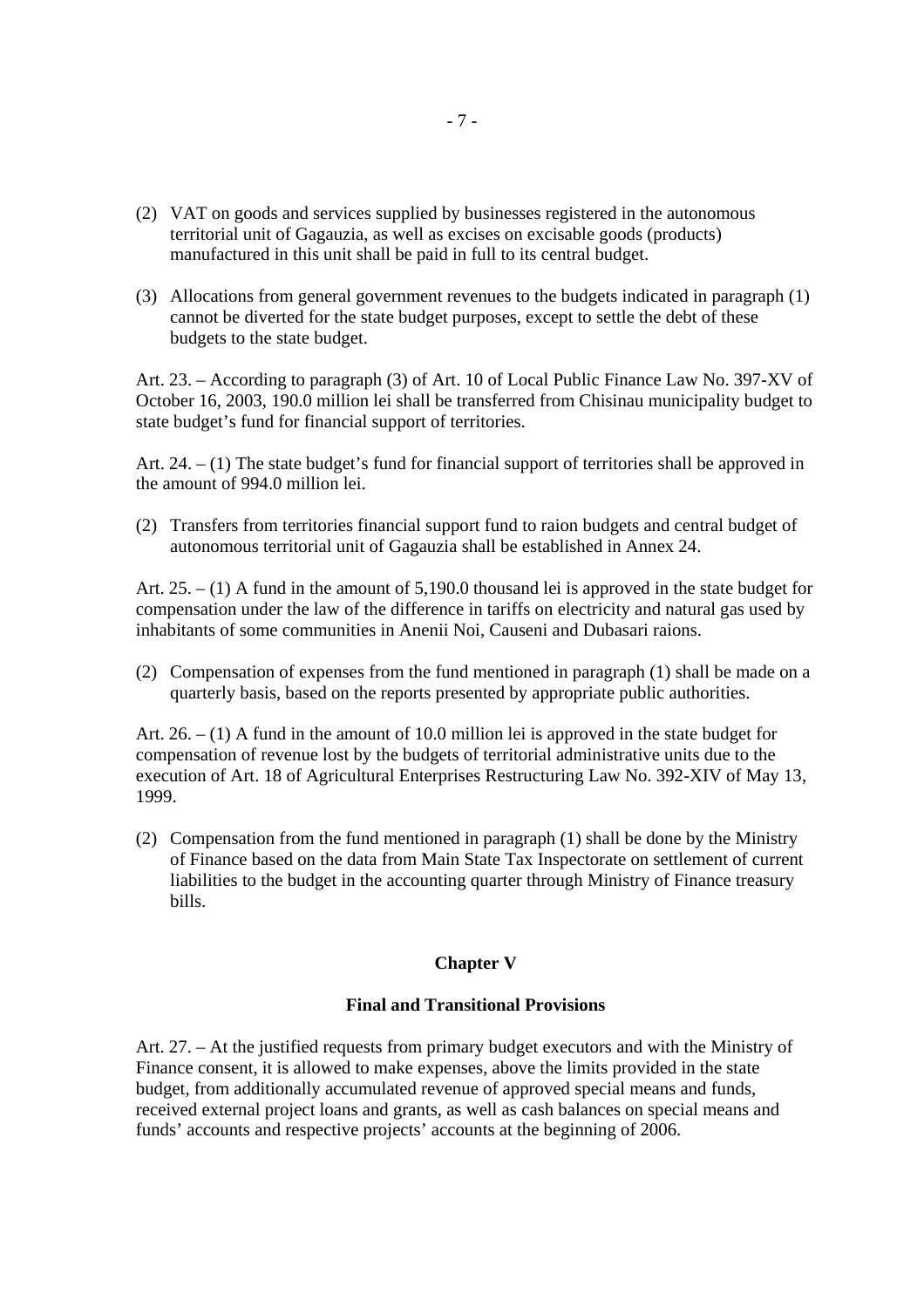Art. 28. – (1) The government is entitled to redistribute the allocations for financing capital repairs and investments among beneficiaries and objects mentioned in Annexes 4 and 5, depending on the execution of respective works by beneficiaries.

- (2) State budget allocations (except for external credit receipts and government contributions in investment projects) distributed to local governments according to Annex 4 shall be transferred to the budgets of respective territorial administrative units as special purpose transfers.
- (3) Central and local governments acting as beneficiaries of constructios provided in parliament and government approved investment programs, including objects listed in Annex 4, shall be responsible for accurate assessment of the amount of executed work, construction expenses and accounting of expenses.
- Art. 29. The Ministry of Finance shall be authorized to:
	- a) transfer up to 20 percent of the state budget revenue to a special account, directed in accordance with the government approved program for preparation and sustainable operation of public institutions in fall-winter season, within the budget allocations approved for this purpose;
	- b) make, at the request of beneficiaries of constructions and capital repairs, up to 30 percent advance payments of the established limit for these objects, organize the technology process, purchase materials and equipment, depending on the terms of works contract signed between recipients and contractors, with a subsequent confirmation of paid amount through the actually executed work in the course of the accounting year;
	- c) make, within the budget year, expenses related to the redemption of government securities by using the funds obtained from domestic debt financing and temporary reallocation of budget funds;
	- d) temporary use of available balances of special means and funds of the public institutions that are financed from the state budget to cover general state budget expenditures, with their repayment during the budget year.;
	- e) redistribute the allocations approved in state budget based on the justified requests from major budget executors:
		- − between groups of the same branch (function), except for "Administrative Bodies" group;
		- − between central public authorities, if some units, subdivisions or institutions are transferred according to the established procedure (including as a result of separation) from one central public authority to another central public authority;
		- − between approved programs of one primary budget executor within a functional group, except for the programs of administrative bodies.